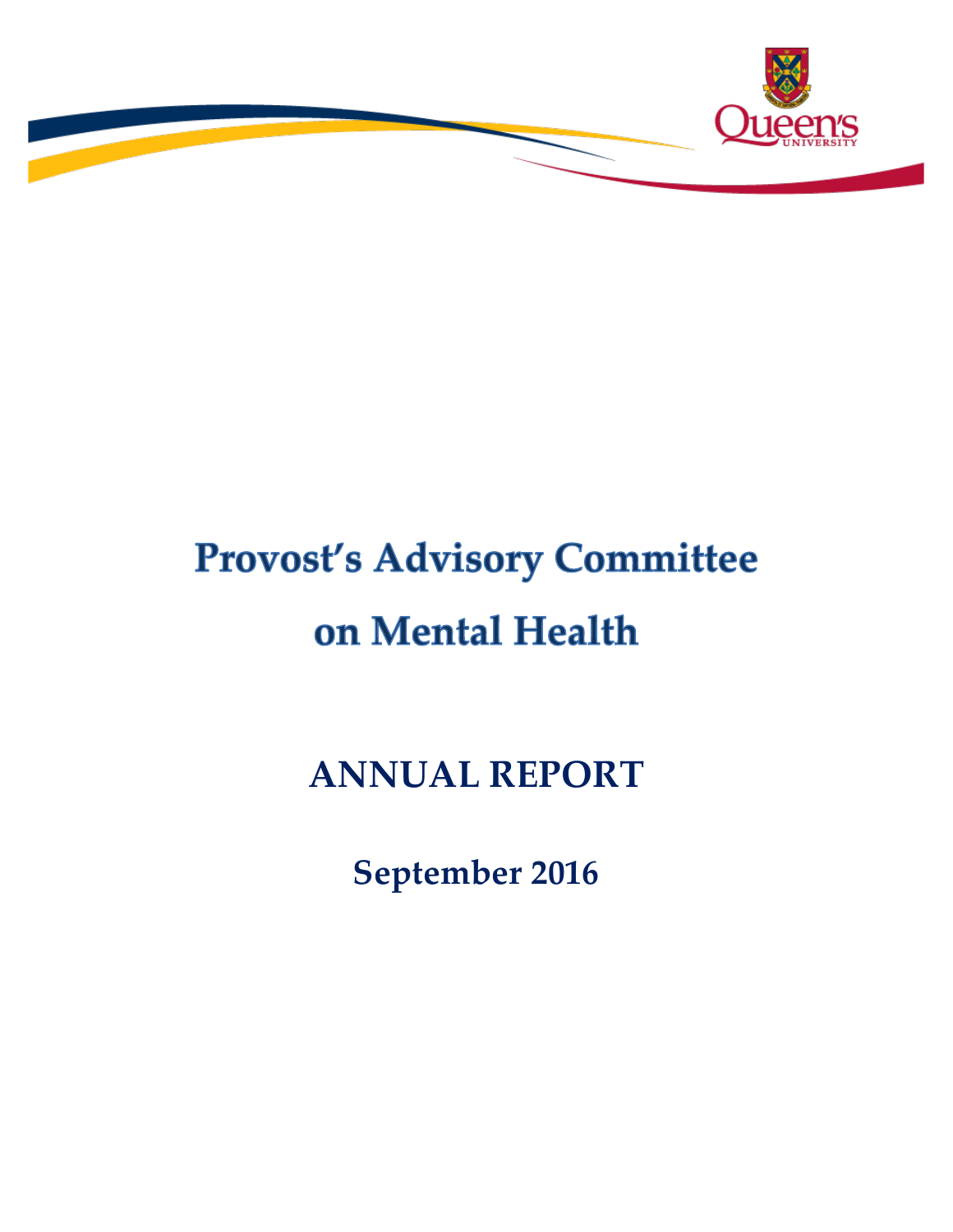## **1. Introduction**

The Provost's Advisory Committee on Mental Health (PACMH) was established in June 2013 to build upon the recommendations of the 2012 final report of the Principal's Commission on Mental Health. PACMH is responsible for "…coordinating, reviewing, and reporting on the progress of, mental health initiatives across the university."

The PACMH met twice over the 2015-2016 academic year.

#### Members for 2015-16:

| Mary Acreman         | <b>Acting Director, Counselling Services</b>                              |
|----------------------|---------------------------------------------------------------------------|
| Lorne Beswick        | SGPS Representative (until April 30, 2016)                                |
| Anastasiya Boika     | SGPS Representative (starting May 1, 2016)                                |
| Laeeque Daneshmend   | Deputy Provost (Chair) (until December 31, 2015)                          |
| Jennifer Dods        | Executive Director, Student Wellness Services (starting May 1, 2016)      |
| <b>Sydney Downey</b> | Manager, Return to work and Accommodation Services,                       |
|                      | Human Resources (Starting May 10, 2016)                                   |
| Sarah Letersky       | AMS Representative (until April 30, 2016)                                 |
| Roumen Milev         | Head, Department of Psychiatry                                            |
| Kim Murphy           | Director, Office of the V-P (Finance & Administration)                    |
| Ellie Sadinsky       | <b>Executive Director,</b>                                                |
|                      | Office of the Vice-Provost and Dean of Student Affairs                    |
| Carolyn Thompson     | AMS Representative (starting May 1, 2016)                                 |
| Ann Tierney          | Vice-Provost and Dean of Student Affairs (Chair starting January 1, 2016) |
| Mike Young           | Rector (until April 30, 2016)                                             |
| Cameron Yung         | Rector (starting May 1, 2016)                                             |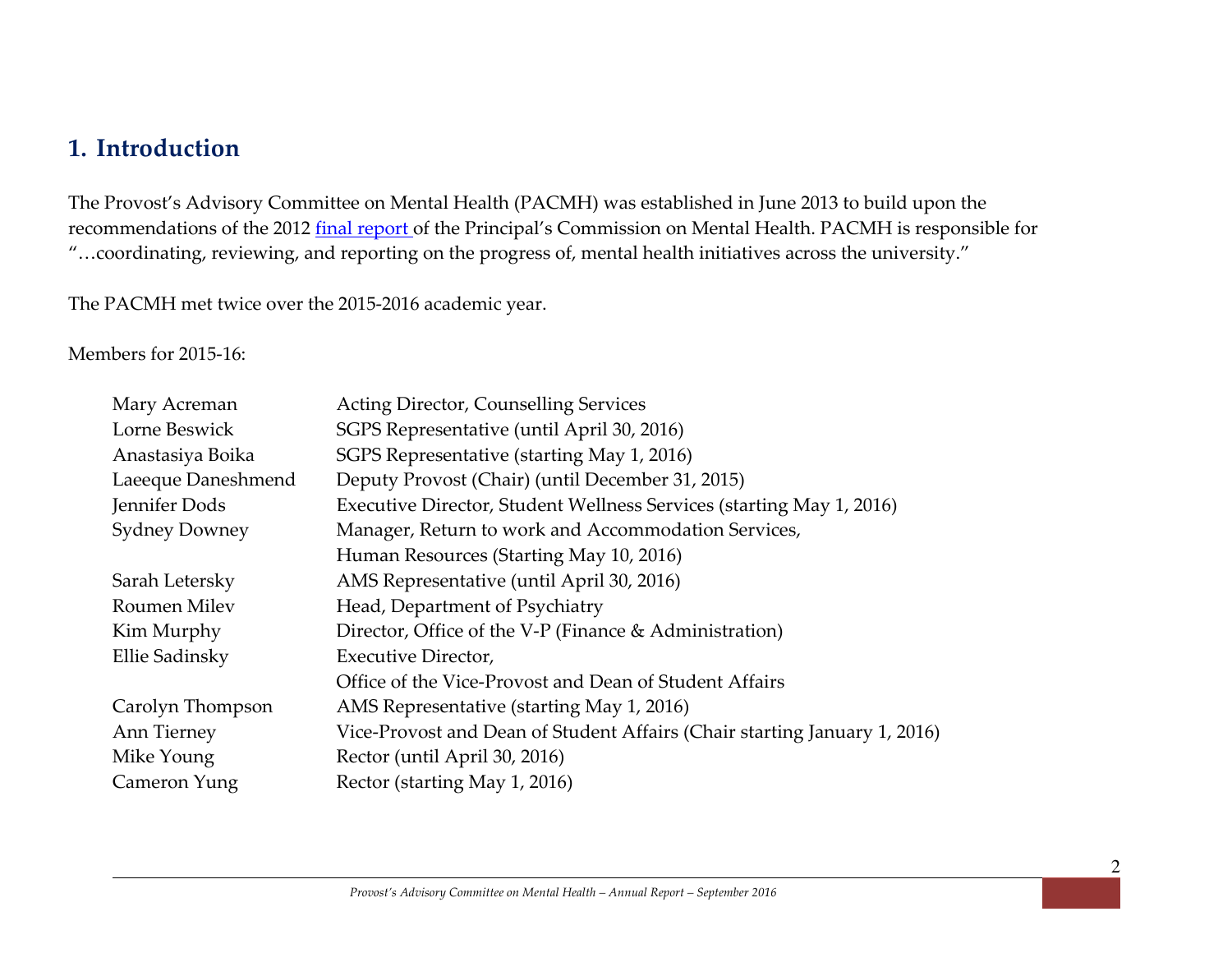In May 2016, the HR-led Campus Wellness Working Group became a subcommittee of the Provost's Advisory Committee on Mental Health. The working group will focus on campus-wide education relating to employee mental health, raising awareness of the resources, programs and services available, and enhancing collaboration among existing groups and initiatives in support of a health campus.

This third annual report of the PACMH consists of:

- Updates on the implementation of key recommendations of the report of the Principal's Commission on Mental Health (2012); and
- Progress to date on the 16 priority initiatives identified in PACMH's first annual report (June 2014);

# **2. Implementation Progress on recommendations of the Principal's Commission on Mental Health**

The university continues to implement the recommendations made in the 2012 report of the Principal's Commission on Mental Health. Developed through extensive consultation with the Queen's and wider Kingston community, these recommendations are organized in a pyramidal structure reflecting four levels of action:

- 1. Promoting a healthy community
- 2. Transitions and resilience
- 3. Encouraging help-seeking and helping behavior
- 4. Effective response, service and care

This section of the PACMH report highlights 2015-2016 activities and specific initiatives that respond to, and/or align with, those recommendations. In many cases, these initiatives, and others, are ongoing, have a broader focus and support objectives beyond the recommendations.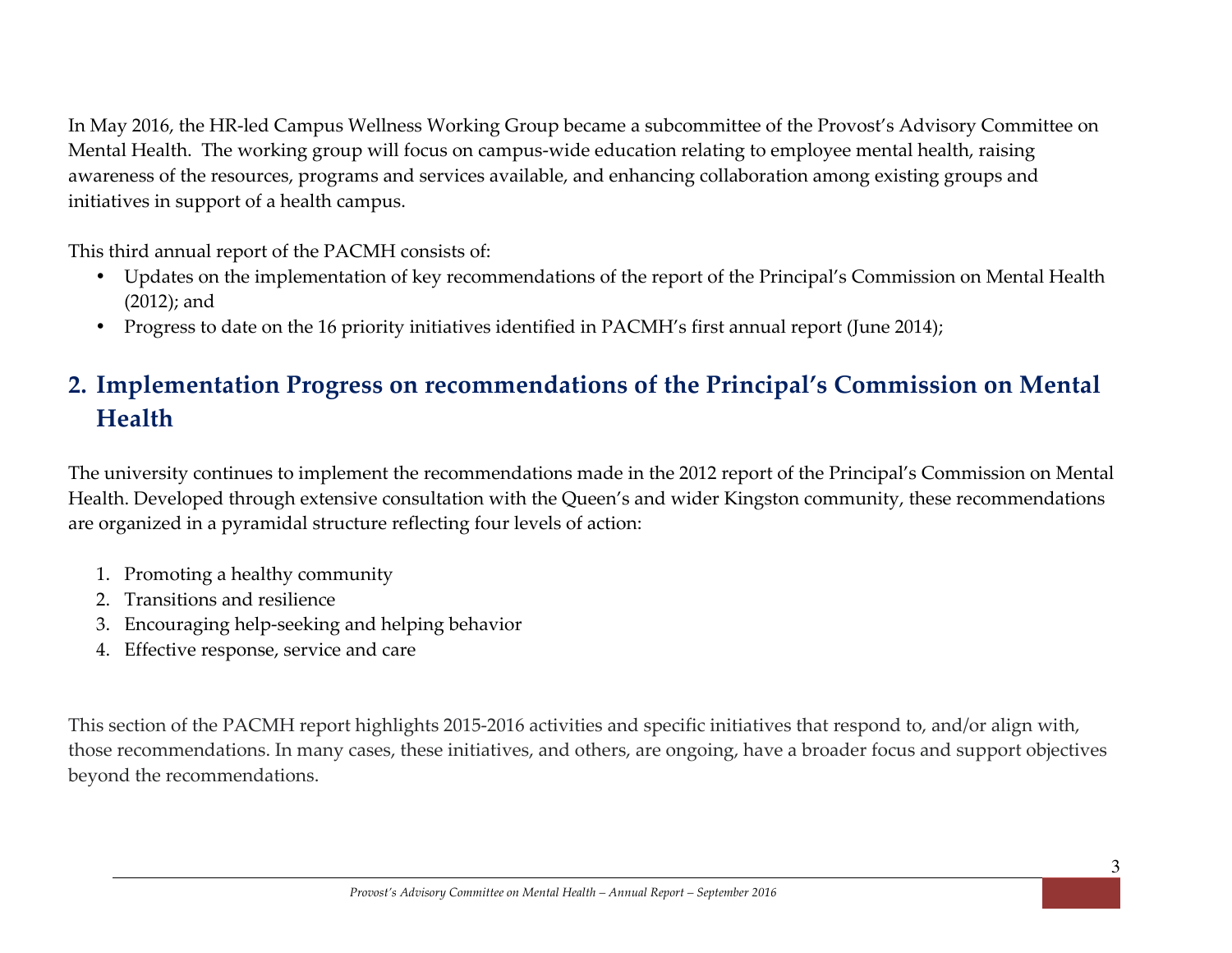## **Promoting a Healthy Community**

- Queen's participation, along with 30 Canadian universities, in the 2016 National College Health Assessment (NCHA) survey in February 2016. Further to the 2013 benchmark survey, the findings will inform health and wellness programs and services to enhance support to students; Updates to the green folder resource for faculty, TAs and staff, including more detail about the steps students can take if they or someone they know has experienced sexual violence and the resources available;
- The establishment of a dedicated *Sexual Violence Prevention and Response Coordinator,* a new position in the Human Rights Office that will be the central point of contact for students, staff and faculty and will lead campus-wide education, response, support, training and advocacy activities;
- New sexual violence-related prevention and education initiatives implemented for Orientation Week, including the distribution of consent and resource information to all first-year undergraduate students and incoming graduate students. Also, visiting scholar Dr. Rachel Griffin, a gender violence expert, spoke to all first-year students;
- Approval by the Board of Trustees of the **Sexual Violence policy on March 4, 2016**;
- The start of construction on the revitalization of Richardson Stadium, scheduled to reopen for Fall 2016. The project will modernize the stadium facilities for the benefit of student athletes and community users;
- The launch of a university planning process for a major renovation to 67 Union St. that will include a new Student Wellness Centre and student services, including the Queen's University International Centre, the multi-faith Chaplaincy, Athletics and Recreation space, and an Exam Centre, in addition to Faculty of Engineering and Applied Science and Innovation spaces;
- The launch of the Queen's Thrive initiative (November 2015), a week-long series of events focused on building positive mental health among students, faculty and staff.

#### AMS highlights

• The AMS Food Bank continues to grow and expand its community garden behind the MacGillivrayBrown gym.

#### SGPS highlights

• Student Advisors have started a new initiative to work more closely with QUIC and international commissioner, with different training. A conversation has started to create a new position for an advisor specializing in international issues.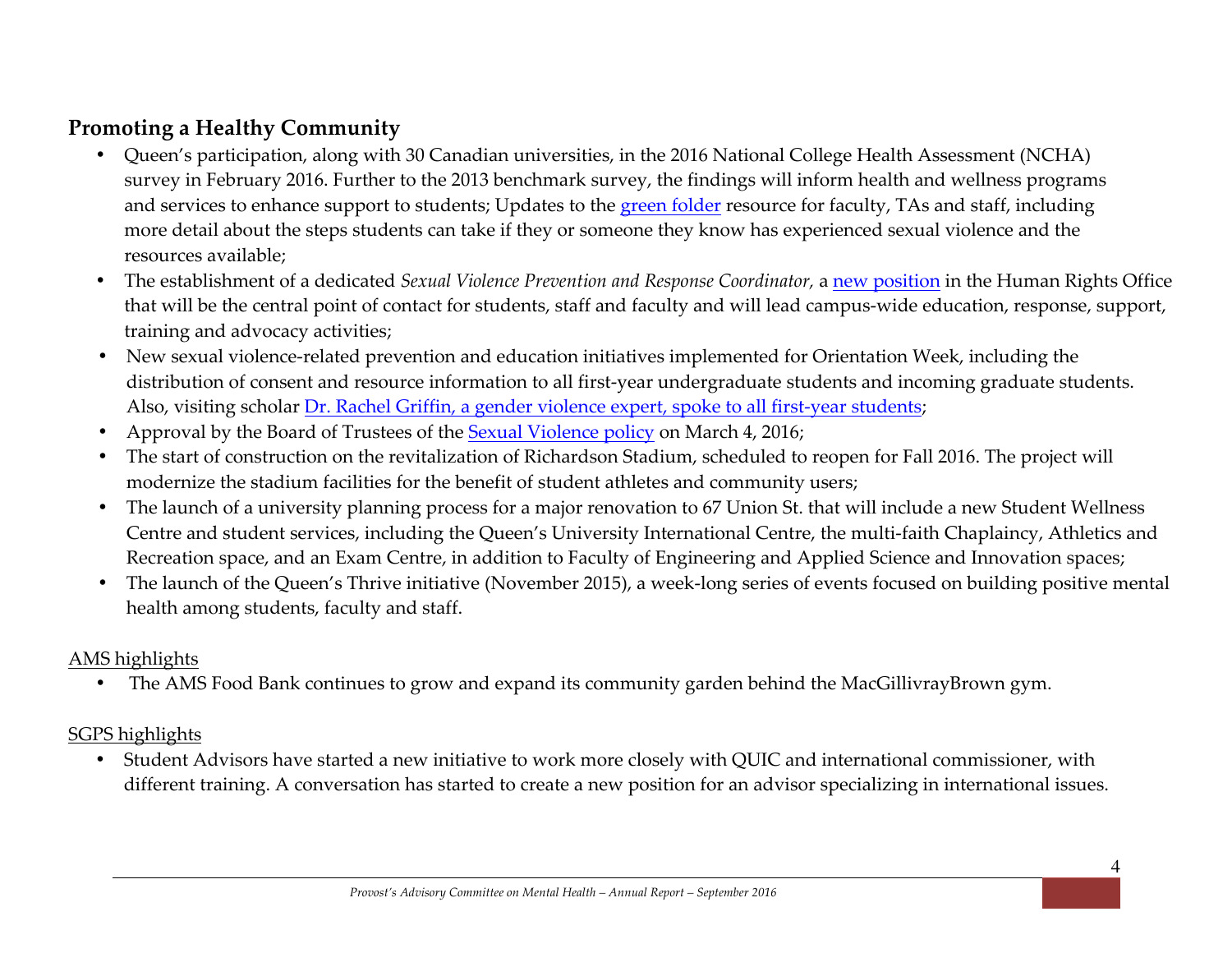- SGPS has helped Sexual Health Resource Center (SHRC) to continue providing service to the community by providing them with some of resources that they needed to survive as an organization (e.g. physical space, support with regard to insurance related issues, etc.)
- The training of Student Advisors has been expanded to include additional training from SHRC, and interactions with the newly appointed Sexual Violence Prevention and Response Coordinator.

## **Transitions and Resilience**

- Expansion of the *Q Success* first-year transition support program to include on-line cohorts, in addition to weekly inperson skills development sessions;
- Enhanced outreach to all first-year students eligible for *Bounce Back* starting in the first term and new early referrals processes through faculty-based academic advisors and counsellors;
- The opening of two new residences in Fall 2015: Brant House and Smith House, containing 550 additional beds, 18 common rooms and a new food outlet, Location 21;
- The launch of Academic Excellence Awards for incoming graduate students (\$450K);
- The development and launch of SGS Habitat that includes resources for living well and staying well in grad school (sections include: counselling, learning about mental health, combating loneliness, stress and low mood; eat well, sleep well and work well). Habitat received the 2015 CAGS-ETS award for excellence in innovation.

#### AMS Highlights

- The Mental Health Awareness Committee and Peer Support Centre received funding from Jack.org and Queen's Student Initiative Grant to provide SafeTalk training to students at large
- The Peer Support Centre hosted 'How to help a friend: Transition to University' in partnership with Peer Learning Assistants

#### SPGS Highlights

• Acknowledging financial emergencies as a prominent cause of distress among its members, SGPS has gone through a review of its criteria for granting its general bursaries, to ensure a fair distribution of resources through establishing a need-based policy.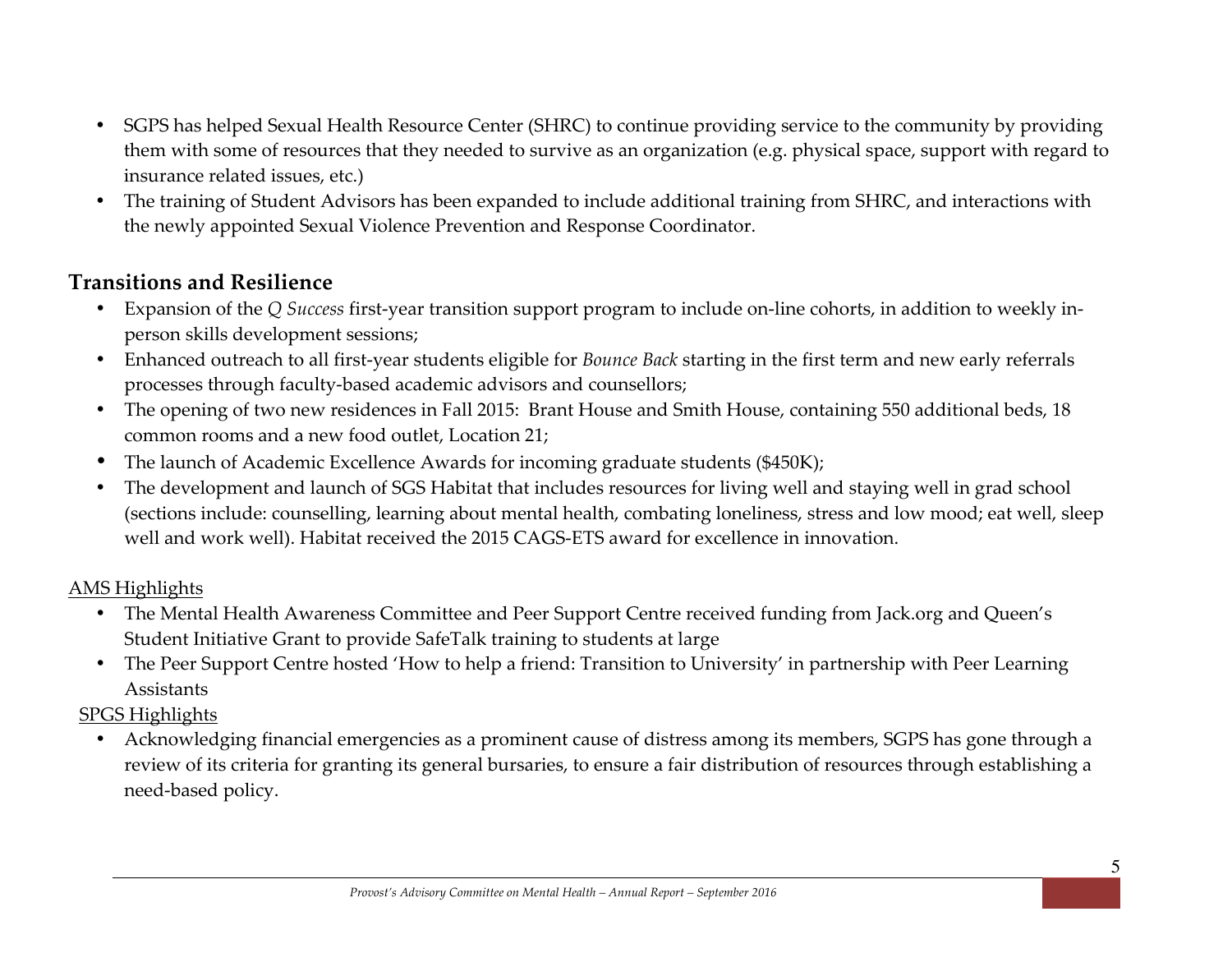## **Encouraging Help-seeking and Helping Behaviour**

- Piloting of a day-long "Get It Done" writing event for first-year students to help them combat procrastination around essays, labs and assignments (SASS-Residence Life partnership);
- Development of a video by SGS to promote health and wellness in graduate school that includes students speaking about the importance of seeking help and how it enabled them to continue to progress in their studies;
- Development and hosting of a donor-funded first peer health educator conference (January 2016), bringing students and professional staff from Ontario universities together to share their experiences and strategies for encouraging students to reach out;
- The development of sexual violence bystander intervention training delivered by trained students starting in Fall 2015 to all orientation leaders and student volunteers, dons and other residence student leaders, security staff, and others.

#### AMS highlights

- The Peer Support Centre hosted 'How to Support a Friend who is a Survivor of Sexual Violence' and ongoing Peer Helping Skills Training to students at large.
- Improved branding and increased marketing has resulted in a 50% increase in usage at the AMS Food Bank.

#### SGPS highlight

- Student Advisors have shifted their activities around a new model of empowerment of students for self-advocacy.
- SGPS has recently started a conversation with Student Affairs on the prospect of normalizing help-seeking behavior in the future Wellness and Innovation Centre at 67 Union St. through providing training for students at the Innovation wing who will share the building with students who will seek help from the Wellness wing.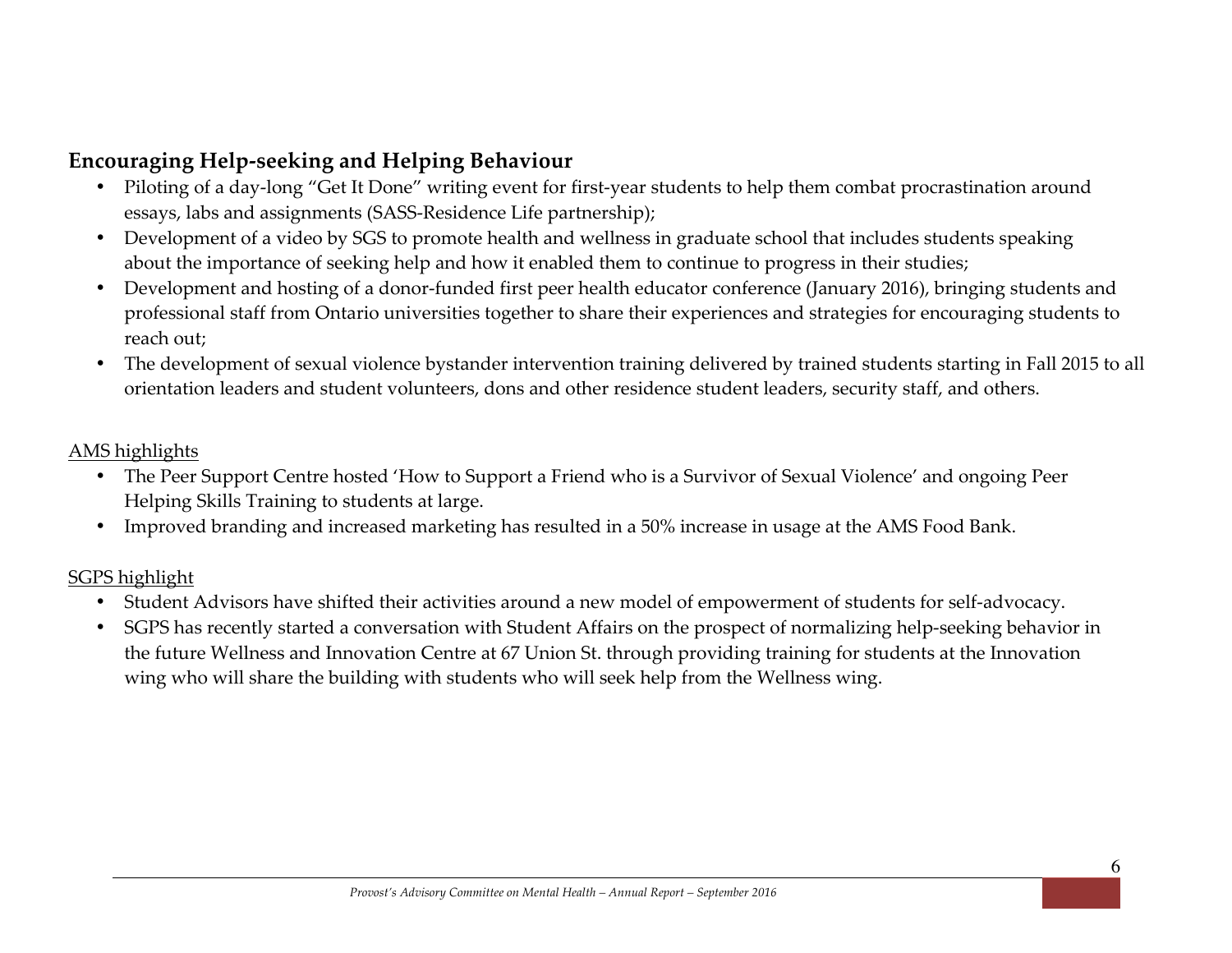## **Providing Effective Response, Service and Care**

- Increased access to multi-denominational faith support with the hiring, by the University Chaplain, of three part-time chaplains with office hours, and the opening of a new multi-denominational faith space on west campus;
- The development of first-responder training delivered to security staff, residence student staff, the AMS Peer Support Centre staff and volunteers, staff and volunteers with the Sexual Health Resource Centre, and others;
- A review of policies and practices related to students with severe allergies to ensure continuous improvement to services resulting in a report and recommendations;
- Student Health Services, Counselling Services, and Accessibility Services continue to experience annual increase in demand for service and in the complexity of cases. This is happening at universities and colleges across the province and the country. Several strategies are in place at Queen's including:
	- o Additional FTEs and contracted physicians;
	- o Expanded hours of service;
	- o The "hub and spoke" counsellor model, with outreach counsellors located in residences and faculty/school buildings;
	- o Implementation of a new intake processes and the piloting of a first-year transition program in Accessibility Services;

#### AMS highlights

- The Peer Support Centre had another record year of peer-on-peer sessions, leading them to expand their hours as well as space to accommodate their growth.
- The AMS, through the Accessibility Queen's fund, has committed to providing funding for students who require out of city health care. This funding will go towards students travel and will be disbursed by the Registrar's Student Awards Office.

#### SGPS highlights

• Student Advisors have built and maintained a strong network of support, working with the Wellness Center, SGS counselor, Ombudsman Office, etc.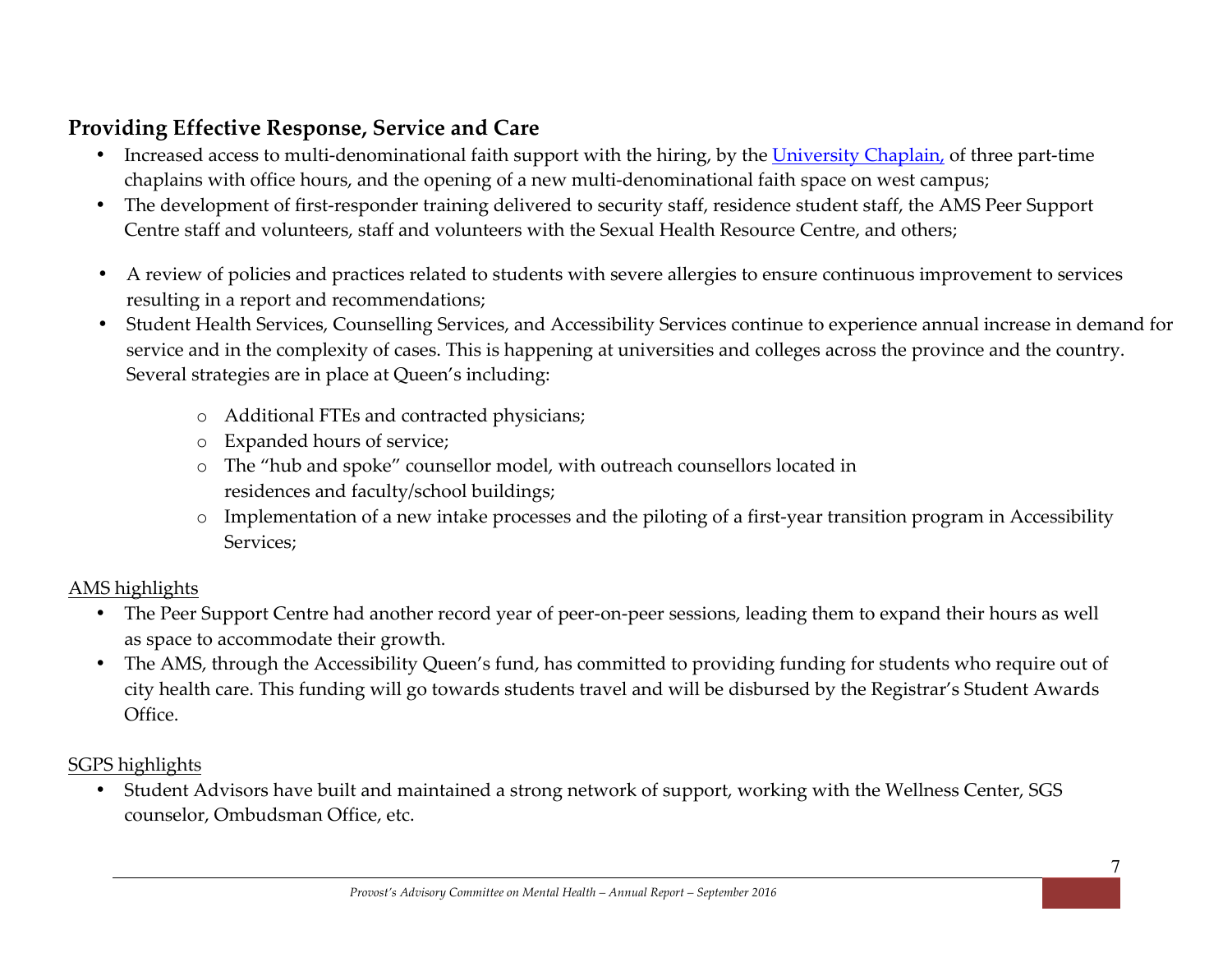## **3. PACMH Priorities for Assessment and Action for 2014/15 and 2015/16**

The following 16 recommendations were identified by the PACMH in June 2014 as priorities for further assessment and action over 2014-2016. The following progress has been made to date:

|                | Recommendation             | Champion               | <b>Target Date for</b>         | <b>Comments</b>                                              |
|----------------|----------------------------|------------------------|--------------------------------|--------------------------------------------------------------|
| $\mathbf{1}$   | Establish an Exam Centre   | <b>Student Affairs</b> | Implementation<br>In progress. | In 2014-15, the Office of the University Registrar           |
|                |                            |                        |                                | established a new position, Assistant Registrar, Special     |
|                |                            |                        | Dependent on the 67            | Projects. One of this position's first priority projects has |
|                |                            |                        | Union St construction          | been to develop a model for an Exam Centre in the 67         |
|                |                            |                        | schedule.                      | Union St project (see below). This is now underway           |
|                |                            |                        |                                | through the design process.                                  |
|                |                            |                        |                                | STATUS: In progress                                          |
| $\overline{2}$ | Look at options for        | Provost's Office       | 2015/16 academic               | There is a common 'drop date' deadline of week eight in      |
|                | students who have had a    |                        | year                           | each of the fall and winter academic terms.                  |
|                | false academic start, e.g. |                        |                                |                                                              |
|                | dropping a mark            |                        |                                | Courses dropped between week one and eight will not          |
|                |                            |                        |                                | appear on a student's transcript, and there is no academic   |
|                |                            |                        |                                | penalty.                                                     |
|                |                            |                        |                                |                                                              |
|                |                            |                        |                                | After week eight, there are appeal processes in each         |
|                |                            |                        |                                | Faculty/School, through which students can seek to drop a    |
|                |                            |                        |                                | course. Students can also appeal to the University Registrar |
|                |                            |                        |                                | for a tuition refund for dropped courses at any time.        |
|                |                            |                        |                                |                                                              |
| $\overline{3}$ |                            |                        |                                | STATUS: Complete                                             |
|                | Consider day-to-day        | Provost's Office       | 2015/16 academic               | The university is undertaking a significant upgrade to its   |
|                | academic scheduling (class |                        | year                           | timetabling system that will include comprehensive           |
|                | and exam) to respond to    |                        |                                | software for the scheduling of courses, exams, events and    |
|                |                            |                        |                                | meetings. Improved timetabling processes and software        |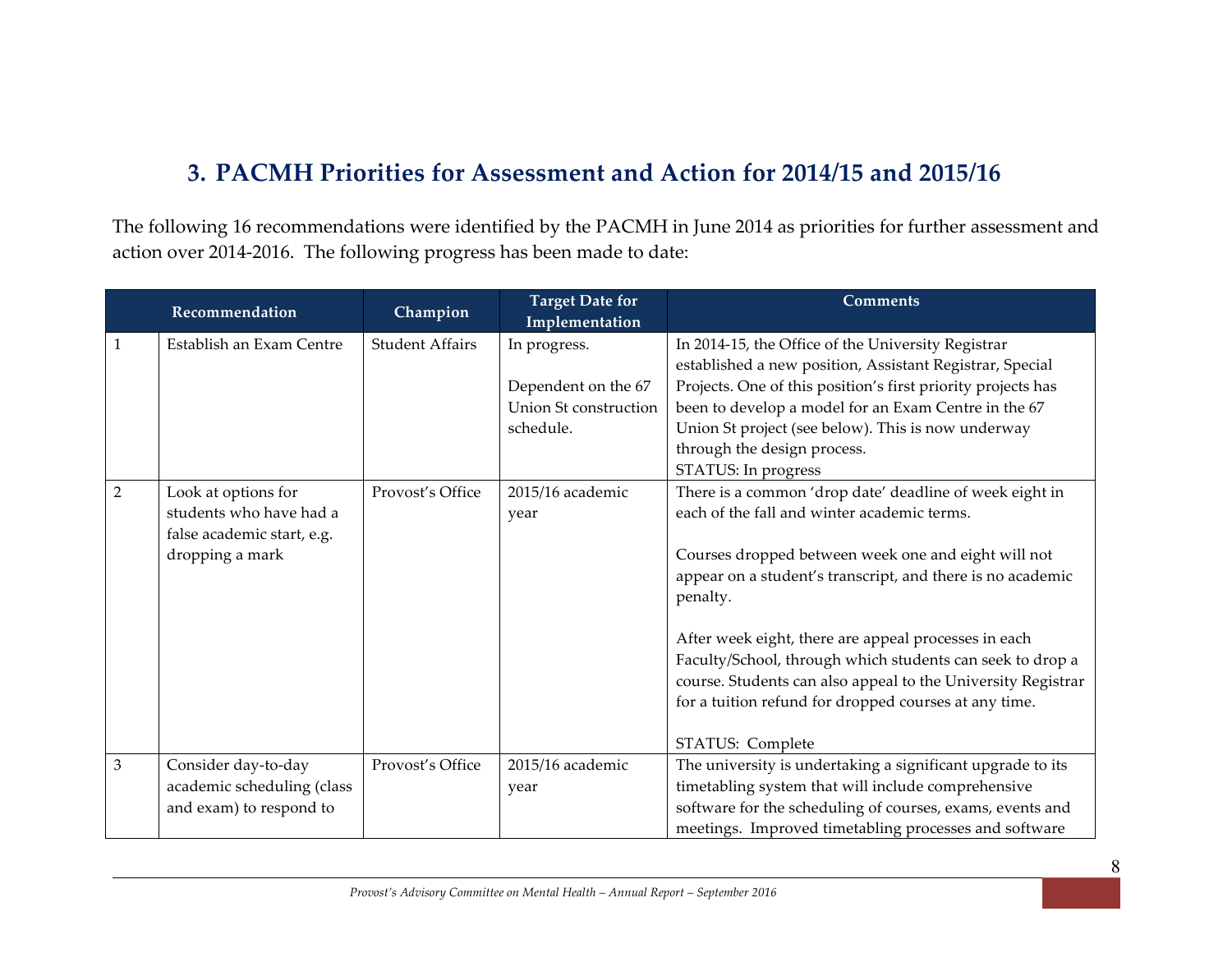|   | Recommendation                                                 | Champion               | <b>Target Date for</b><br>Implementation | <b>Comments</b>                                                                                                                                                                                                                                                                                                                                                                                                                                                                                                                                                                                                  |
|---|----------------------------------------------------------------|------------------------|------------------------------------------|------------------------------------------------------------------------------------------------------------------------------------------------------------------------------------------------------------------------------------------------------------------------------------------------------------------------------------------------------------------------------------------------------------------------------------------------------------------------------------------------------------------------------------------------------------------------------------------------------------------|
|   | compressed and close-to-<br>conflicting exam schedules         |                        |                                          | will help reduce class conflicts, and decompress day-to-day<br>academic scheduling and exam schedules. This is a major<br>project that is expected to take 2-3 years to complete.<br>The scheduling of Sunday exams, to help decompress the<br>exam schedule, was implemented starting in December<br>2015, after Senate approval in April 2015.<br>STATUS: Ongoing                                                                                                                                                                                                                                              |
| 4 | Review the planning and<br>delivery of dual degree<br>programs | Provost's Office       | 2015/16 academic<br>year                 | Dual degree programs allow students to complete degrees<br>from both the Faculty of Arts and Science and another<br>different faculty or school at the same time.<br>In 2014, the Faculty of Arts and Science began reopening<br>certain dual degree combinations that had been suspended.<br>This was made possible due to the creation of a new<br>academic advising position in Arts and Science, new<br>training for academic advisors, and a revised degree audit<br>process in the faculty office. Currently, Arts and Science<br>offers 17 general degree programs as dual degrees<br>STATUS: In progress |
| 5 | Increase the promotion<br>and benefit of academic<br>advising  | <b>Student Affairs</b> | Ongoing                                  | Building on the academic and career advising committee<br>coordinated through Career Services, the university<br>developed and released (Jan 2015) Majors Maps for all 44<br>undergraduate programs. These award-winning planning<br>tools are the first of their kind in Canada and provide<br>advice on academics, extracurricular activities, networking,<br>international opportunities and career development all in<br>one place. The online maps have been viewed online more<br>than 60,000 since their release. Graduate level maps are<br>now in development.                                          |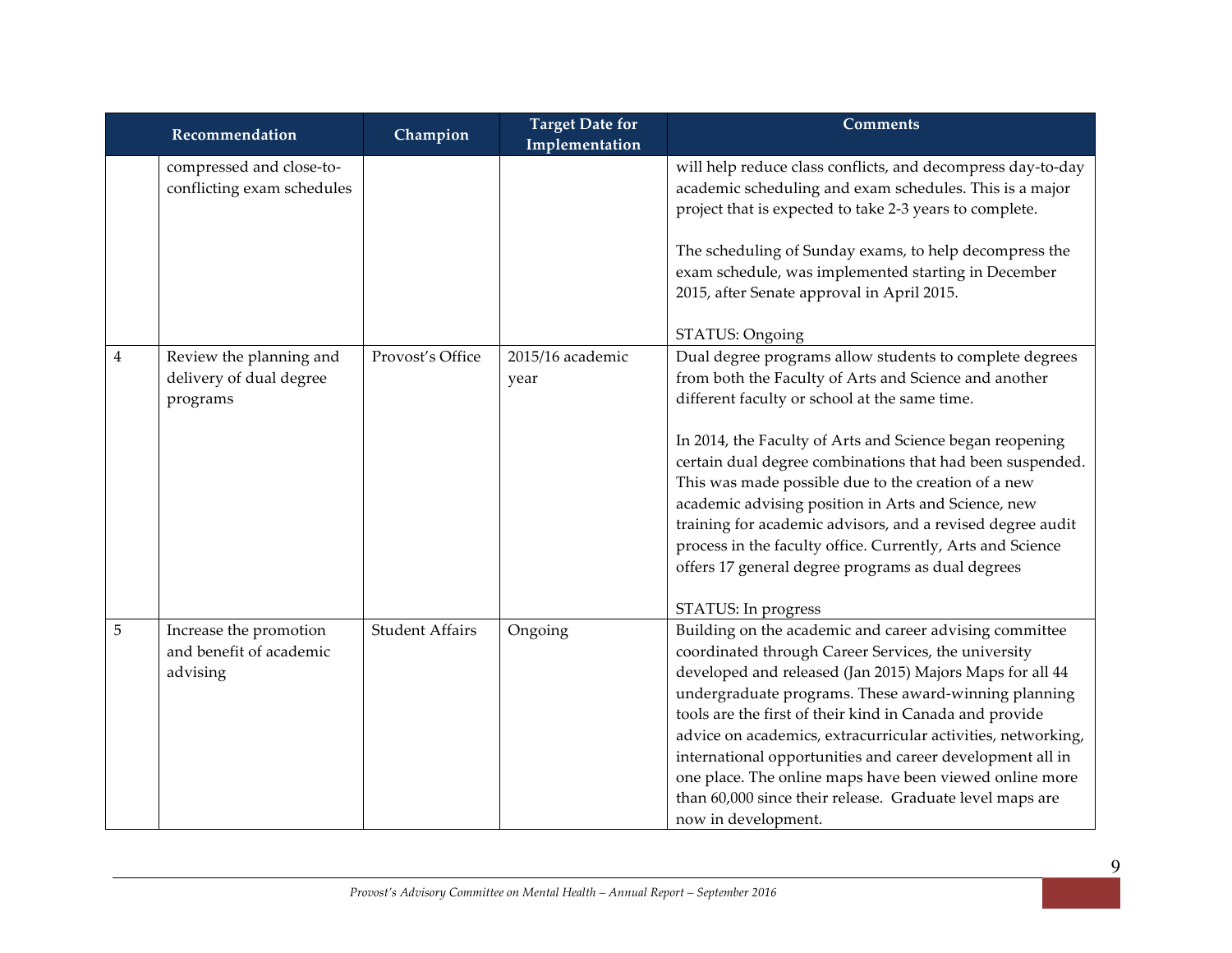|                | Recommendation                                                                                                                                                                                       | Champion                                                                                                         | <b>Target Date for</b><br>Implementation | <b>Comments</b>                                                                                                                                                                                                                                                                                                                                                                                                                                                                         |
|----------------|------------------------------------------------------------------------------------------------------------------------------------------------------------------------------------------------------|------------------------------------------------------------------------------------------------------------------|------------------------------------------|-----------------------------------------------------------------------------------------------------------------------------------------------------------------------------------------------------------------------------------------------------------------------------------------------------------------------------------------------------------------------------------------------------------------------------------------------------------------------------------------|
|                |                                                                                                                                                                                                      |                                                                                                                  |                                          | To further promote academic advising, Career Services, the<br>Faculty of Arts and Science, the Arts and Science<br>Undergraduate Society and Departmental Student Councils<br>launched the annual Majors Night event in February 2015<br>to help first-year students with the process of picking a<br>major.                                                                                                                                                                            |
|                |                                                                                                                                                                                                      |                                                                                                                  |                                          | In addition, academic advising for first-year Arts and<br>Science students is now available at SOAR, and the Faculty<br>has introduced summer webinars on course selection.                                                                                                                                                                                                                                                                                                             |
| 6              | The Faculty of Health<br>Sciences consider creating<br>a Division of Student<br>Mental Health &<br>Addictions within the<br>Department of Psychiatry                                                 | Department of<br>Psychiatry,<br>Faculty of Health<br>Science                                                     | 2016/17 academic<br>year                 | STATUS: Complete and ongoing<br>Division of Student Mental Health & Addictions created in<br>October 2015. SEAMO support for two new FTE confirmed<br>June 2016. Next steps include sending proposal to Ontario<br>Ministry of Health and Long Term Care.<br>STATUS: In progress                                                                                                                                                                                                        |
| $\overline{7}$ | Consider the utility of<br>academic prep programs<br>in ensuring incoming<br>students are optimally<br>prepared                                                                                      | Provost's Office/<br><b>Student Affairs</b>                                                                      | In progress                              | Research continues into models and target participant<br>groups for summer residential university prep programs.<br>STATUS: In progress                                                                                                                                                                                                                                                                                                                                                 |
| 8              | Survey past Bader<br><b>International Study Centre</b><br>students and new upper<br>year students to ensure<br>specific transition issues,<br>including those pertaining<br>to reverse culture shock | <b>Student Affairs</b><br>(Student<br>Experience<br>Office and<br>Undergraduate<br>Admission and<br>Recruitment) | Ongoing                                  | Student Affairs, the Faculty of Arts and Science and the<br>AMS club Castle Connections have developed a BISC<br>mentorship program. Before arriving in Kingston after<br>spending their first year in England, students are paired<br>with an upper-year mentor who also spent their first year<br>as a Queen's student at the castle. These mentors help<br>facilitate a smooth transition experience for their mentees<br>by offering a support network, hosting social and academic |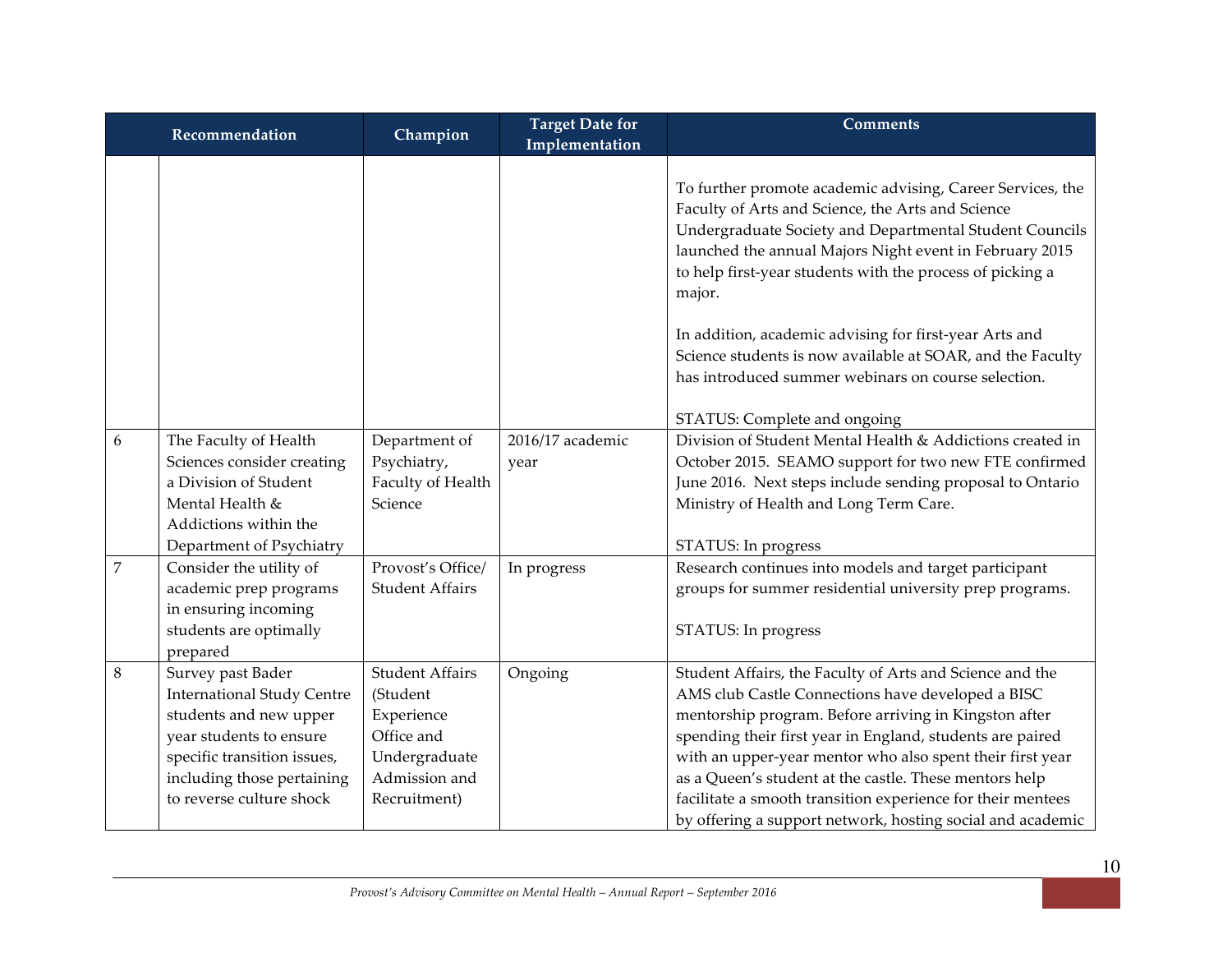|   | Recommendation                                                                                          | Champion                                                    | <b>Target Date for</b><br>Implementation | <b>Comments</b>                                                                                                                                                                                                                                                                                                                                                                                                                                                                                                                         |
|---|---------------------------------------------------------------------------------------------------------|-------------------------------------------------------------|------------------------------------------|-----------------------------------------------------------------------------------------------------------------------------------------------------------------------------------------------------------------------------------------------------------------------------------------------------------------------------------------------------------------------------------------------------------------------------------------------------------------------------------------------------------------------------------------|
|   | and health and wellness,<br>are addressed                                                               |                                                             |                                          | events and activities, providing guidance and advice, and<br>encouraging faculty-specific interaction.                                                                                                                                                                                                                                                                                                                                                                                                                                  |
|   |                                                                                                         |                                                             |                                          | The NEWTS (New, Exchange, Worldly Transfer Students)<br>orientation program continues to support a smooth<br>transition through programming, guidance, and the<br>fostering of a tight-knit community of students.                                                                                                                                                                                                                                                                                                                      |
|   |                                                                                                         |                                                             |                                          | As Queen's recruits more upper-year undergraduate<br>transfer students, Undergraduate Admission and<br>Recruitment launched a summer transition event in August<br>2014 for students coming to Queen's from other<br>institutions. Participants toured campus, connected with<br>student support services, spoke with faculty advisors,<br>toured Kingston and met other transfer students. This<br>event has now been integrated into SOAR.                                                                                            |
| 9 | Distribute "referral<br>information" slides that<br>could be shown before<br>classes on a regular basis | <b>Student Affairs</b><br>(Student<br>Wellness<br>Services) | Ongoing                                  | STATUS: Complete and ongoing<br>Starting in early fall 2014, 'referral information' slides that<br>encourage help-seeking and helping behaviour, have been<br>distributed annually to faculty members along with<br>speaking notes and FAQs. Faculty are encouraged to show<br>the slides before classes on a regular basis throughout the<br>academic year. They are also encouraged to share the<br>slides and FAQs with the TAs and Teaching Fellows for<br>whom they are the employment supervisor.<br>STATUS: Complete and ongoing |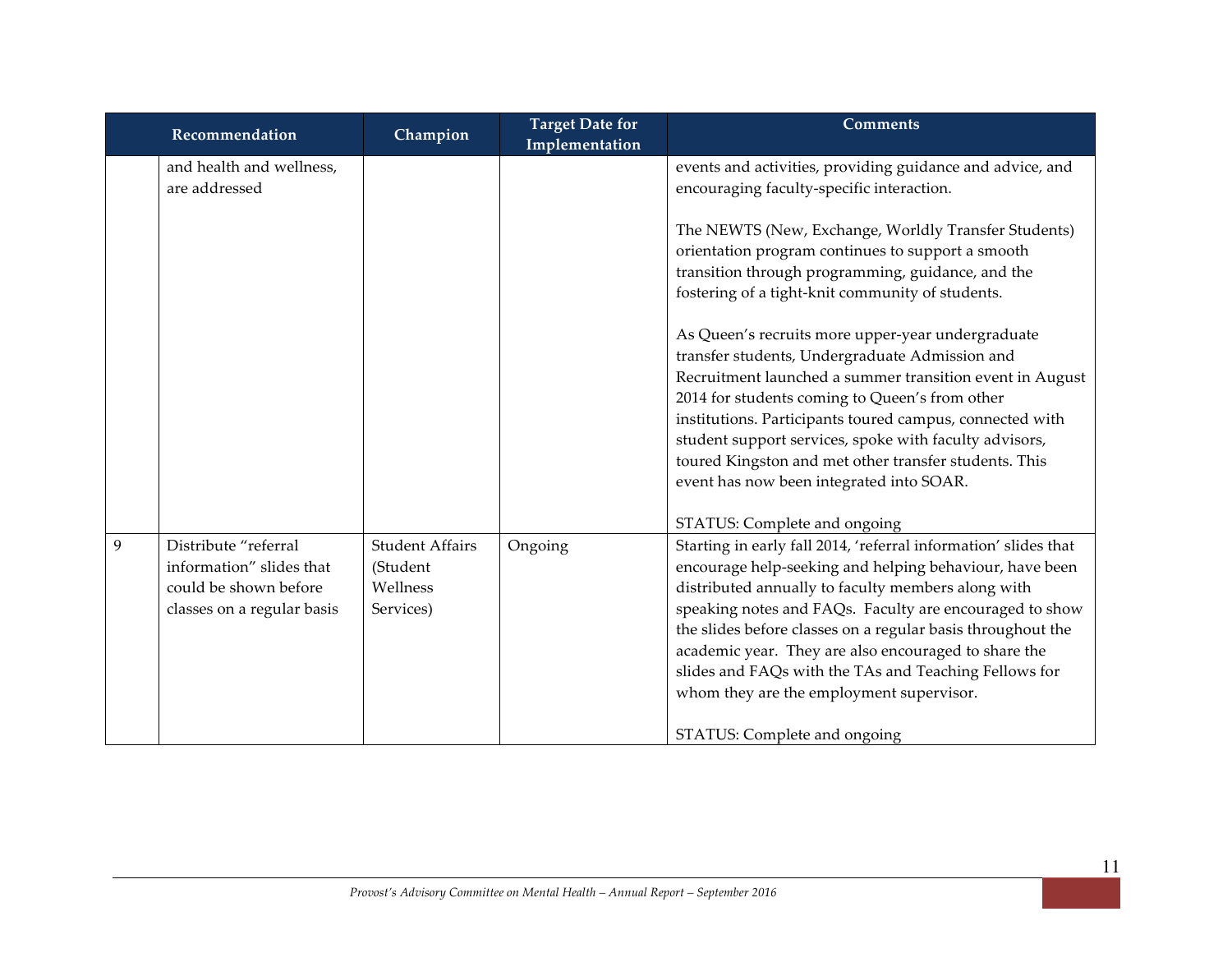|    | Recommendation                                                                                                                                                                                                                                                      | Champion                                                                                     | <b>Target Date for</b><br>Implementation | <b>Comments</b>                                                                                                                                                                                                                                                                                                                                                                                                                                                                                                                                              |
|----|---------------------------------------------------------------------------------------------------------------------------------------------------------------------------------------------------------------------------------------------------------------------|----------------------------------------------------------------------------------------------|------------------------------------------|--------------------------------------------------------------------------------------------------------------------------------------------------------------------------------------------------------------------------------------------------------------------------------------------------------------------------------------------------------------------------------------------------------------------------------------------------------------------------------------------------------------------------------------------------------------|
| 10 | Review the information<br>that may be received from<br>other universities when<br>students transfer to<br>Queen's to ensure all files<br>- including counselling<br>files - are sent to the<br>appropriate offices with<br>confidentiality protected as<br>required | <b>Student Affairs</b><br>(Student<br>Wellness<br>Services, with<br>support from the<br>OUR) | 2014/15 academic<br>year                 | Instructions for incoming transfer students are posted to<br>relevant university webpages (Undergraduate admission,<br>student affairs, Student Wellness Services etc.) advising<br>new students how to ensure their health, counselling<br>and/or academic accommodation files from their previous<br>institutions are sent to Student Wellness Services to<br>promote continuity of care.<br>STATUS: Complete                                                                                                                                              |
| 11 | Consider whether a<br>compassionate waiver<br>process for the academic<br>appeal fee could be<br>developed with strict and<br>standardized criteria that<br>would be applied<br>consistently across the<br>university                                               | Provost's Office                                                                             | 2016/17 academic<br>year                 | Discussions with Associate Deans are underway. There are<br>a variety of practices currently in place.<br>STATUS: In progress                                                                                                                                                                                                                                                                                                                                                                                                                                |
| 12 | Explore the creation of an<br>enhanced insured student<br>benefits package for<br>services not currently<br>covered by provincial<br>health plans, and consult<br>with other post-secondary<br>institutions to maximize<br>cost-effectiveness                       | AMS and SGPS<br>with support<br>from Student<br>Affairs with and<br>HR as needed.            | Ongoing                                  | The AMS has completed the following pertaining to their<br>plan coverage:<br>-Advocated to Studentcare to increase mental health<br>initiatives;<br>-Promoted Studentcare's mental health resources<br>information;<br>- Conducted a survey to understand student needs. Results<br>are under review. If any changes are made to coverage, this<br>would most likely happen for the 16-17 year because the<br>fee is already set for 15-16.<br>The SGPS has been exploring with the CRA whether or not<br>psychological assessments are subject to taxation. |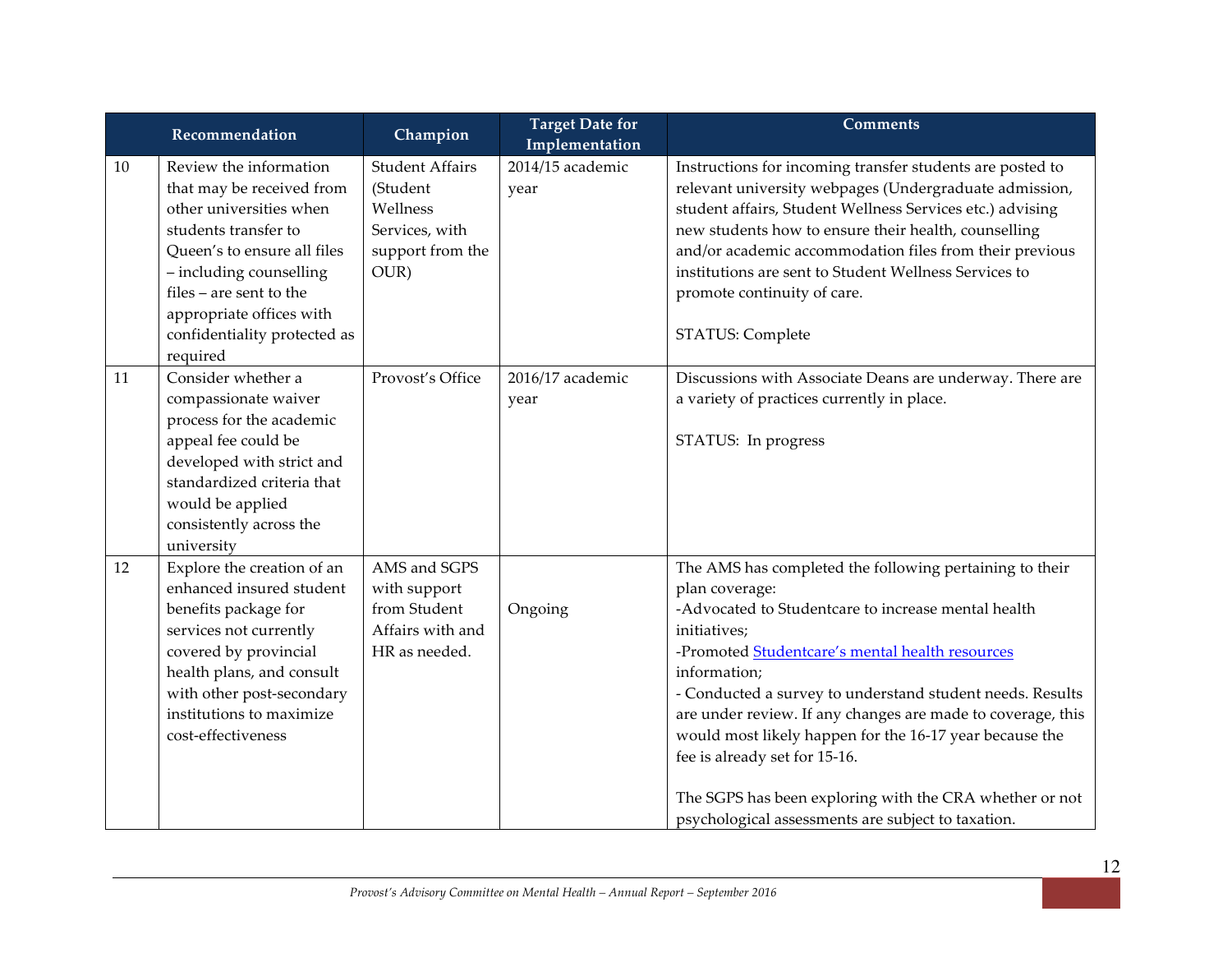|    | Recommendation                                                                                                                                                                                                                                                    | Champion                                                        | <b>Target Date for</b><br>Implementation                             | <b>Comments</b>                                                                                                                                                                                                                                                                                                                                                                                                                                        |
|----|-------------------------------------------------------------------------------------------------------------------------------------------------------------------------------------------------------------------------------------------------------------------|-----------------------------------------------------------------|----------------------------------------------------------------------|--------------------------------------------------------------------------------------------------------------------------------------------------------------------------------------------------------------------------------------------------------------------------------------------------------------------------------------------------------------------------------------------------------------------------------------------------------|
|    |                                                                                                                                                                                                                                                                   |                                                                 |                                                                      | STATUS: Ongoing                                                                                                                                                                                                                                                                                                                                                                                                                                        |
| 13 | Consider imposing a<br>mandatory meeting<br>between a staff academic<br>advisor and all students<br>who fail a first term<br>midterm                                                                                                                              | Provost's Office                                                | Alternative<br>implemented.                                          | This recommendation has been considered. Mandatory<br>meetings have not been implemented, however the<br>Bounce Back program has been expanded to all<br>faculties/schools and has implemented referral and<br>outreach mechanisms starting early in the fall term to<br>first-year students who show signs of academic difficulty.<br>Program referrals are now being made by faculty-based<br>academic advisors and counsellors.<br>STATUS: Complete |
| 14 | Increase FTE complement<br>of psychiatrists to assist<br>students with more serious<br>mental illness                                                                                                                                                             | Department of<br>Psychiatry                                     | 2016/17 academic<br>year                                             | Will be increasing FTE by one day per week due to a new<br>faculty member starting in September 2016. Further<br>increases dependent on outcome of Recommendation #6.<br>STATUS: In progress                                                                                                                                                                                                                                                           |
| 15 | Establish a process to<br>design and find new<br>facilities for the various<br>functions within HCDS to<br>address the deficiencies<br>and limitations of the<br>current physical space<br>with a goal of establishing<br>a student health and<br>wellness centre | <b>Student Affairs</b><br>and Physical<br><b>Plant Services</b> | Dependent on<br>construction schedule<br>for 67 Union St.<br>project | 67 Union Street has been identified as the future location of<br>a Student Wellness Centre that would include a larger<br>purpose-built space for Student Wellness Services and<br>related student services and programs.<br>Planning and design work continues.<br>STATUS: In progress                                                                                                                                                                |
| 16 | Develop performance<br>targets for Student<br>Wellness Services with<br>metrics and reporting<br>mechanisms.                                                                                                                                                      | <b>Student Affairs</b>                                          | Next phase<br>underway                                               | The 2014 and 2015 PACMH Annual Reports included<br>available metrics.<br>With the hiring of the Executive Director, Student Wellness<br>Services, these metrics are being reviewed and the unit will<br>develop an assessment and reporting plan.                                                                                                                                                                                                      |